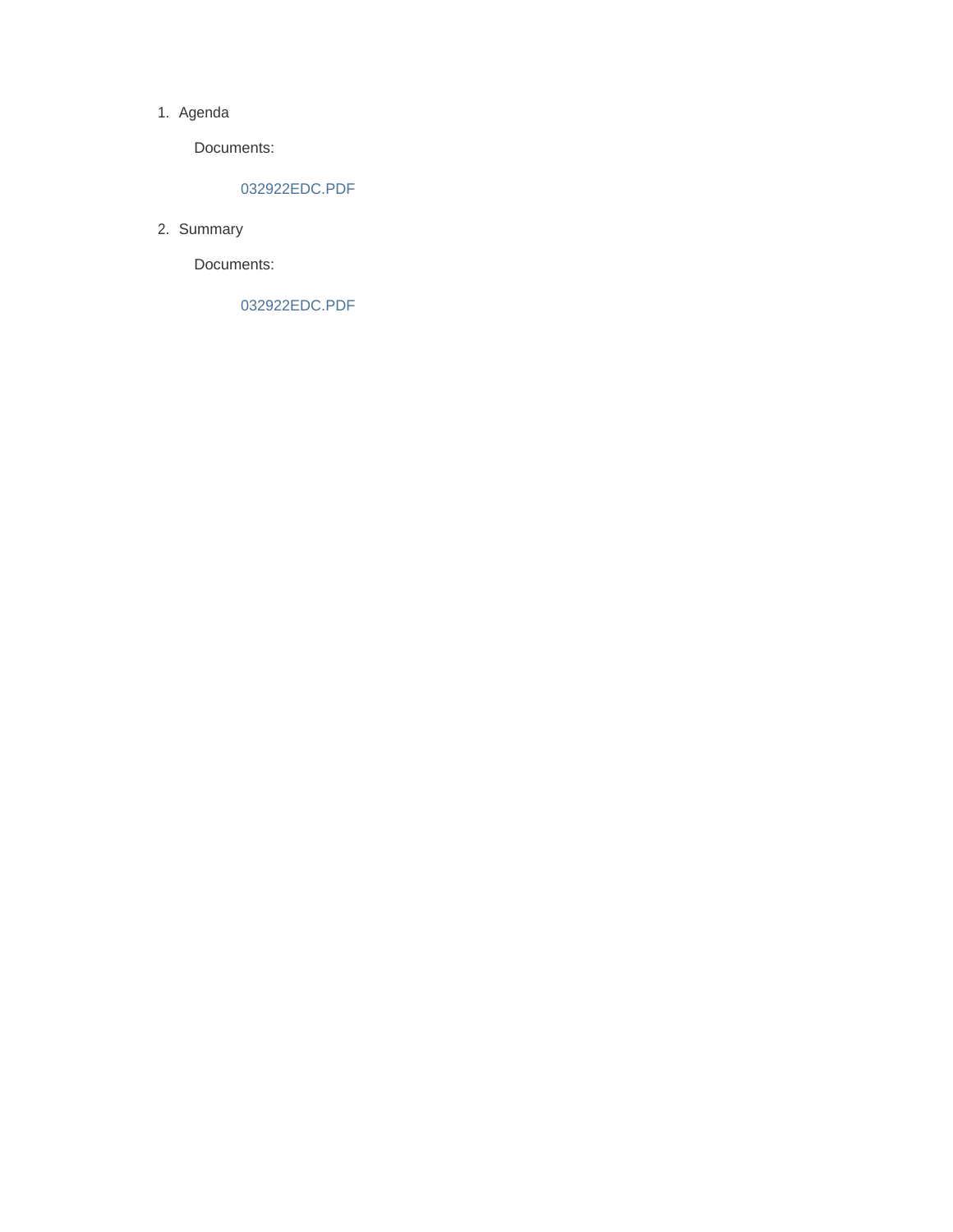

### **City of Marietta**

205 Lawrence Street Post Office Box 609 Marietta, Georgia 30061

# **Meeting Agenda**

### **ECONOMIC/COMMUNITY DEVELOPMENT COMMITTEE**

| Andre L. Sims, Chairman        |
|--------------------------------|
| Joseph R Goldstein, Vice Chair |
| <b>M. Carlyle Kent</b>         |
|                                |

**Tuesday, March 29, 2022 Council Chamber**

*Immediately Following Judicial Legislative Committee*

#### **CALL TO ORDER:**

#### **MINUTES:**

| <b>Regular Meeting - February 22, 2022</b>                                |
|---------------------------------------------------------------------------|
| Review and approval of the February 22, 2022 meeting minutes.             |
|                                                                           |
| <b>CDBG PY2022 Annual Action Plan</b>                                     |
| Discussion of the proposed CDBG Annual Action Plan for Program Year 2022. |
|                                                                           |

#### **ADJOURNMENT:**